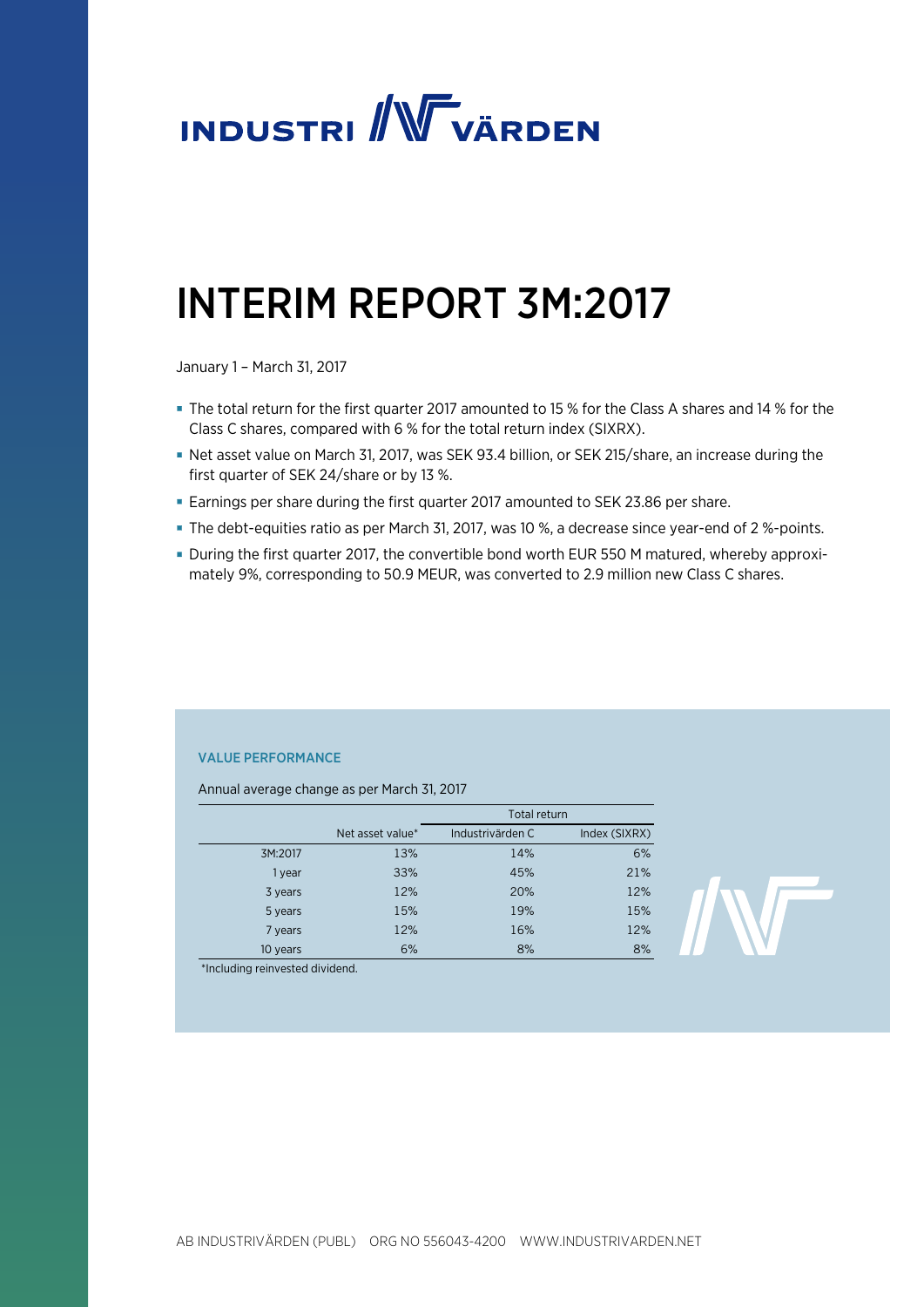# CEO's message

- Continued favorable growth in value for several portfolio companies
- Portfolio value now over SEK 100 bn

#### EXTERNAL FACTORS

The macroeconomic conditions are slightly positive, and global growth in 2017 is forecast to reach 3.4%, according to the IMF. The U.S. economy is expected to strengthen in 2017, and in mid-March the Fed raised its key rate by 0.25 percentage points. In Europe, growth is having a harder time gaining momentum. Compared with previously, the Chinese economy is performing at a lower, but presumably stable level. The positive trend has continued in the stock market, and companies are expected to show slight earnings growth for 2017. However, there is still continued great uncertainty over developments in politics, interest rates and currencies. In Europe, several elections will be held during the spring. There is every reason to keep our eye on unfolding macroeconomic developments and their effect on our portfolio companies and the stock markets.

#### PORTFOLIO COMPANIES

The prevailing macroeconomic trend, with significant differences between the various geographic areas and rapidly shifting megatrends, is a reality that all internationally operating companies must contend with. Against this background, several of our portfolio companies are working to achieve increased flexibility, among other things through greater decentralization, strengthened balance sheets and continuous improvements in operations. We believe that a clear business focus, strong customer orientation and a keen ability to adapt are vital factors for generating a competitive return over time. At times, however, bigger steps are required for a company's development. A current example I can point to is the proposed split of SCA into two listed companies – a forest products company and a hygiene company. As a long-term active owner we support this split, which the shareholders will decide upon at SCA's AGM today, April 5. In companies like Sandvik and Volvo, the work is continuing with a greater focus on the core businesses. This theme is also at the heart of Ericsson's focused business strategy, which was presented at the end of March. The company is now sharpening its focus on the core business and taking various measures for greater efficiency, which I believe is the right path forward.

#### INDUSTRIVÄRDEN'S PERFORMANCE

Several of our portfolio companies have had good growth in value thus far in 2017, and at the end of March we can report a portfolio value in excess of SEK 100 billion for the first time. On March 31 net asset value was SEK 93.4 billion, or SEK 215 per share, which corresponds to an increase of 13 % during the quarter. During the first quarter the total return for the Class A and C shares was 15 % and 14 %, respectively, compared with 6 % for the total return index.

#### NOMINATING COMMITTEE WORK

An important part of active ownership involves evaluating the portfolio companies' boards and working together with other shareholders to draft recommendations for board elections ahead of the companies' AGMs. For this reason we put great energy into formulating our own assessments of the boards' work, their compositions and future competency needs, and in developing our network of potential candidates for future board elections. The nominating committees have now all submitted their recommendations ahead of this spring's AGMs, and the work has gone well. It is our ambition to strengthen the boards over time, and this spring's nominations include a number of new and highly qualified board members.

#### ANNUAL GENERAL MEETING

Industrivärden will hold its Annual General Meeting on May 9 in the Vinterträdgården room at the Grand Hôtel in Stockholm. I will take the opportunity then to describe some of the activities we carried out during the past year and will also share my thoughts on future value creation.

Stockholm, April 5, 2017

Helena Stjernholm CEO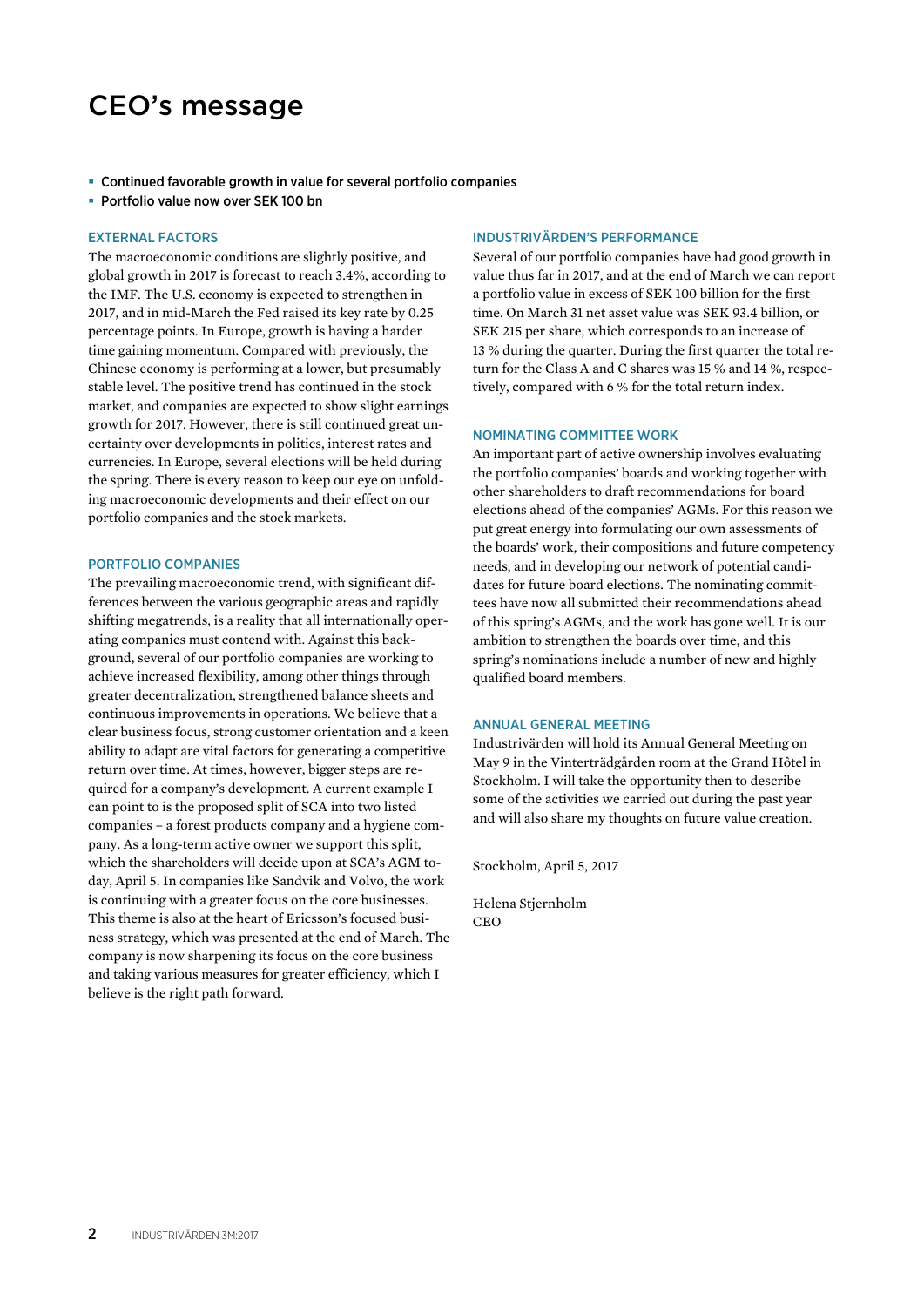# **Overview**

### INDUSTRIVÄRDEN IN BRIEF

Industrivärden conducts long-term asset management that creates value through active ownership. The long-term goal is to increase net asset value and thereby generate a return for Industrivärden's shareholders that exceeds the market's required rate of return. Taking into account the risk profile of the portfolio's investments, the shareholders are to be given a total return which over time is higher than the average for the Stockholm Stock Exchange.

More information can be found on www.industrivarden.net.

### EQUITIES PORTFOLIO, MARCH 31, 2017



#### COMPOSITION OF EQUITIES PORTFOLIO AND NET ASSET VALUE

|                                        | 3/31/2017                |                                |         |                      |          | 3M:2017         |                     |                |
|----------------------------------------|--------------------------|--------------------------------|---------|----------------------|----------|-----------------|---------------------|----------------|
|                                        | Share of<br>ownership, % |                                |         | Market value         |          | Total<br>return | TR for the<br>stock |                |
| Portfolio companies                    | No. of shares            | Capital                        | Votes   | Share of<br>value, % |          | SEK M SEK/share | <b>SEKM</b>         | $\%$           |
| Handelsbanken A                        | 194 923 948              | 10.0                           | 10.2    | 23                   | 23 956   | 55              | 258                 | 1              |
| Sandvik                                | 147 584 257              | 11.8                           | 11.8    | 19                   | 19762    | 45              | 3 1 2 9             | 19             |
| <b>SCAA</b>                            | 35 000 000               | 9.5                            | 29.7    | 19                   | 10 3 25  | 45              | 2 3 6 3             | 15             |
| <b>SCAB</b>                            | 31 800 000               |                                |         |                      | 9 1 9 0  |                 |                     | 12             |
| Volvo A                                | 142 154 571              | 6.7                            | 21.7    | 18                   | 18793    | 43              | 3 5 5 4             | 23             |
| ICA Gruppen                            | 20 625 000               | 10.3                           | 10.3    | 6                    | 6 3 0 7  | 14              | 575                 | 10             |
| Skanska A                              | 12 667 500               | 6.9                            | 23.9    | 6                    | 2673     | 14              | $-119$              | $-2$           |
| Skanska B                              | 16 343 995               |                                |         |                      | 3 4 4 9  |                 |                     | $-2$           |
| Ericsson A                             | 86 052 615               | 2.6                            |         | 5<br>15.1            | 5077     | 12              | 615                 | 13             |
| Ericsson B                             | 1 000 000                |                                |         |                      | 60       |                 |                     | 14             |
| <b>SSAB A</b>                          | 63 105 972               | 18.2<br>$\overline{4}$<br>11.4 | 2 2 3 8 | 9                    | 88       | 3               |                     |                |
| <b>SSAB B</b>                          | 54 633 318               |                                |         |                      | 1605     |                 |                     | $\overline{c}$ |
| Other                                  |                          |                                |         | $\mathbf 0$          | 227      | $\mathbf 1$     | 21                  |                |
| <b>Equities portfolio</b>              |                          |                                |         | 100                  | 103 662  | 238             | 10 4 84             | 11             |
| Interest-bearing net debt              |                          |                                |         |                      | $-10000$ | $-23$           | Index:              | 6              |
| Adjustment regarding exchangeable bond |                          |                                |         |                      | $-141$   | 0               |                     |                |
| Net asset value                        |                          |                                |         |                      | 93 441   | 215             |                     |                |
| Debt-equities ratio                    |                          |                                |         |                      |          | 10%             |                     |                |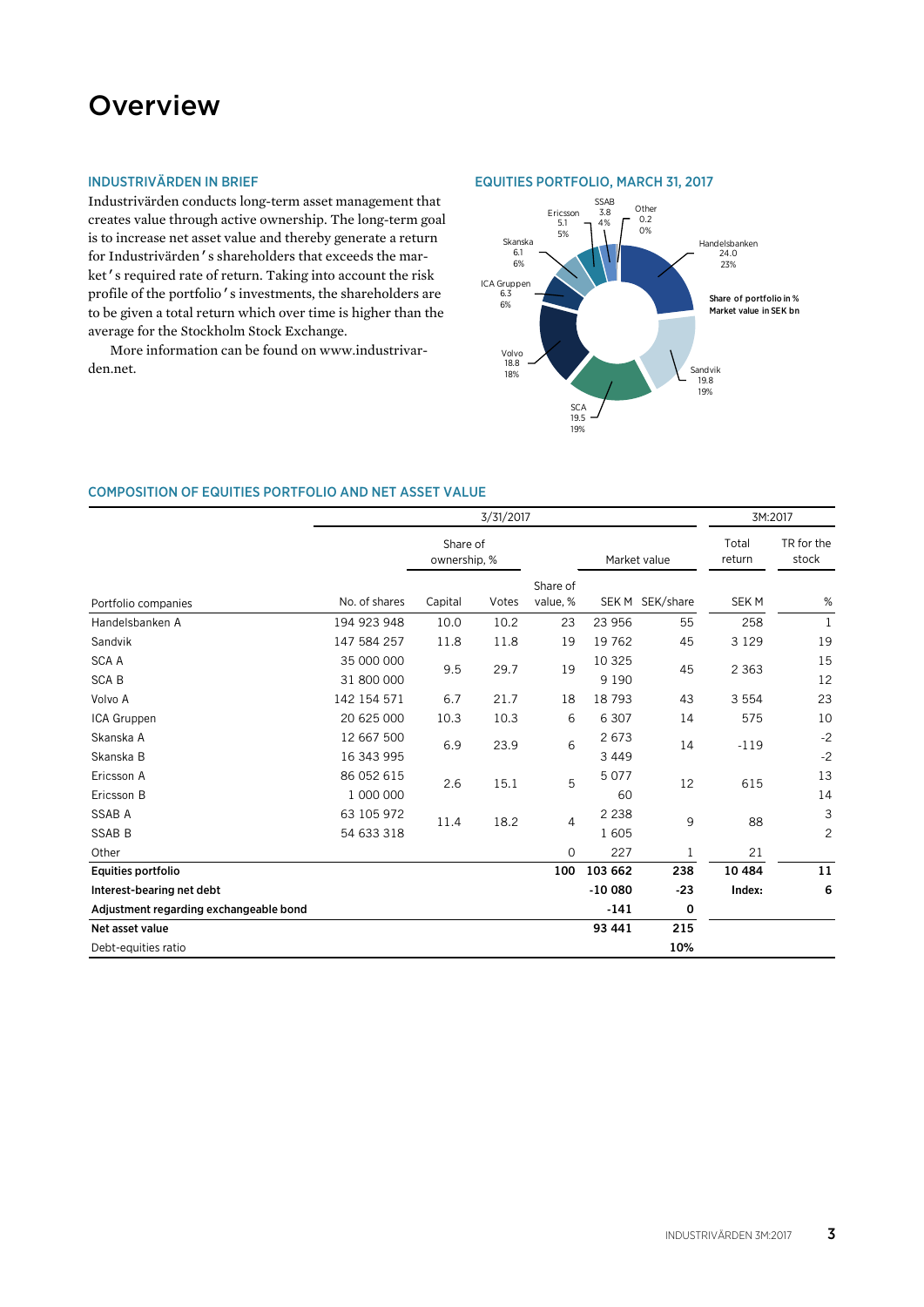# Performance

#### NET ASSET VALUE

Net asset value on March 31, 2017, was SEK 93.4 billion, or SEK 215 per share, an increase during the first quarter 2017 of SEK 24/share or by 13 %. The Stockholm Stock Exchange's total return index (SIXRX) increased by 6 % during the same period.

During the last five and ten-year period, net asset value grew by 15 % and 6 %, respectively, per year including reinvested dividend. The SIXRX total return index increased by 15 % and 8 %, respectively, during the same period.

#### EQUITIES PORTFOLIO

During the first quarter 2017 the value of the equities portfolio, adjusted for purchases and sales, increased by SEK 9.4 billion. On March 31, 2017 the equities portfolio amounted to SEK 103.7 billion, or SEK 238 per share. The shareholdings in Volvo, Sandvik and SCA made significant positive contributions to the equities portfolio's value performance.

During the last three-year period the shareholdings in SCA, Sandvik and Skanska have had higher total returns than the total return index (SIXRX), while the shareholdings in SSAB and Ericsson have had lower total returns than the total return index. The shareholdings in ICA Gruppen, Volvo and Handelsbanken generated total return on par with the total return index.

#### **CASH FLOW**

#### *Investment activities*

During the first quarter 2017 no major purchases or sales were made.

#### *Board of Directors dividend proposal 2017*

The Board of Directors proposes a dividend of SEK 5.25 per share (5.00) and May 11, 2017, as the record date. The total dividend payout will amount to SEK 2 285 M (2 162).

#### *Management cost*

The management cost during the first quarter 2017 amounted to SEK 26 M (31), which on a yearly basis corresponded to 0.10 % of the equities portfolio's value on March 31, 2017.

#### DEVELOPMENT OF NET ASSET VALUE 3M:2017

|                           |         | 3/31/2017 | 12/31/2016 |           |  |
|---------------------------|---------|-----------|------------|-----------|--|
|                           | SEK bn  | SEK/share | SEK bn     | SEK/share |  |
| Equities portfolio        | 103.7   | 238       | 94.2       | 218       |  |
| Interest-bearing net debt | $-10.1$ | $-23$     | $-11.5$    | $-27$     |  |
| Adjustment exchangeable   | $-0.1$  | Ω         | -          |           |  |
| Net asset value           | 93.4    | 215       | 82.8       | 191       |  |

# DEVELOPMENT OF NET ASSET VALUE, 10 YEARS



#### CONTRIBUTION ANALYSIS OF SHAREHOLDINGS 3M:2017



#### PERFORMANCE OF SHAREHOLDINGS, 3 YEARS

|                            | Annual average total return, % |
|----------------------------|--------------------------------|
|                            | 3 years                        |
| <b>SCA</b>                 | 19                             |
| Sandvik                    | 17                             |
| Skanska                    | 16                             |
| ICA Gruppen                | 13                             |
| Volvo                      | 12                             |
| Handelsbanken              | 9                              |
| <b>SSAB</b>                | $-2$                           |
| Ericsson                   | -6                             |
| Total return index (SIXRX) | 12                             |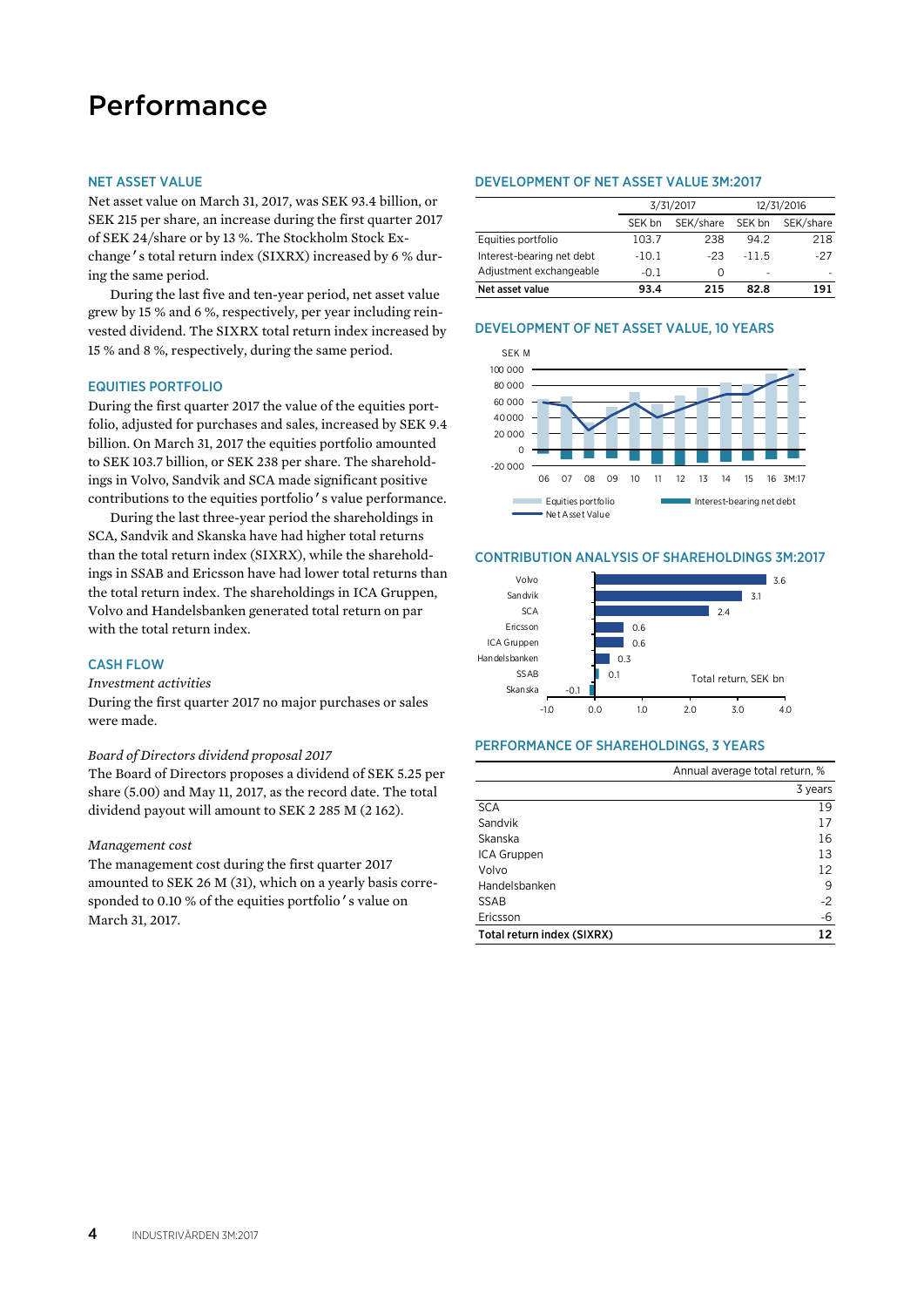#### NET DEBT

Interest-bearing net debt amounted to SEK 10.1 billion on March 31, 2017. The debt-equities ratio was 10 %, and the equity ratio was 88 % (84). The debt-equities ratio is calculated as interest-bearing net debt in relation to the market value of the equities portfolio.

On March 31, 2017, interest-bearing liabilities had an average capital duration of over 2 years and carried an average interest rate of approximately 1.0 %. Current unutilized committed bank loans that can be used for refinancing needs amounts to SEK 2 billion.

No part of Industrivärden's borrowings is conditional on any covenants. Standard & Poor's credit ranking on Industrivärden's is A/Stable/A-1.

In 2014 a SEK 4.4 billion exchangeable bond was issued based on ICA Gruppen's stock. The bond matures in 2019 and was issued at a premium of approximately 38 % to ICA Gruppen's, share price at the time and carries no interest. The conversion price amounted to SEK 296.34 per share as per March 31, 2017. In the event of a potential future conversion there is a possibility to pay either with shares or with cash equivalents.

The six-year convertible bond worth EUR 550 M that was issued in January 2011 matured on February 27, 2017, whereby approximately 9% of the convertible bond, corresponding to 50.9 MEUR, was converted to 2 868 606 new Class C shares.

### INDUSTRIVÄRDEN SHARE DATA

The market prices for Industrivärden's Class A and C shares were SEK 207.10 and SEK 194.10 on March 31, 2017. At year-end 2016 the corresponding market prices were SEK 180.20 and SEK 169.80.

The total return for Industrivärden's Class A and C shares during the first quarter 2017 were 15 % and 14 %, respectively, compared with 6 % for the total return index. The total returns for Industrivärden's shares over longer periods of time are shown in the table on page 1.

At the 2011 Annual General Meeting, a share conversion clause was added to the Articles of Association. Shareholders have the right at any time to request conversion of Class A shares to Class C shares. During the first quarter 2017, 100 shares were converted.

#### INTEREST-BEARING NET DEBT, MARCH 31, 2017

|                              |            | Utilized |           |
|------------------------------|------------|----------|-----------|
|                              | Framework. | amount,  |           |
|                              | SEK M      | SEK M    | Maturity  |
| Exchangeable bond            |            | 4 2 8 3  | 2019      |
| MTN-program                  | 8 000      | 3020     | 2018-2021 |
| <b>Bank loans</b>            |            | 2000     | 2017      |
| Commercial paper             | 2.000      | 1 200    | 2017      |
| Pension debt                 |            | 123      |           |
| Other short-term borrowing   |            | 1510     | 2017      |
| <b>Total borrowing</b>       |            | 12 13 6  |           |
| Less:                        |            |          |           |
| Interest-bearing receivables |            | 1 396    |           |
| Cash and cash equuivalents   |            | 660      |           |
| Interest-bearing net debt    |            | 10 080   |           |

#### SHARE STRUCTURE, MARCH 31, 2017

|                |               |              | Capital. | Votes. |
|----------------|---------------|--------------|----------|--------|
| Share class    | No. of shares | No. of votes | %        | %      |
| A (1 vote)     | 268 185 330   | 268 185 330  | 61.6     | 94.1   |
| $C(1/10$ vote) | 167 024 547   | 16 702 454   | 38.4     | 5.9    |
| Total          | 435 209 877   | 284 887 784  | 100 O    | 100.0  |
|                |               |              |          |        |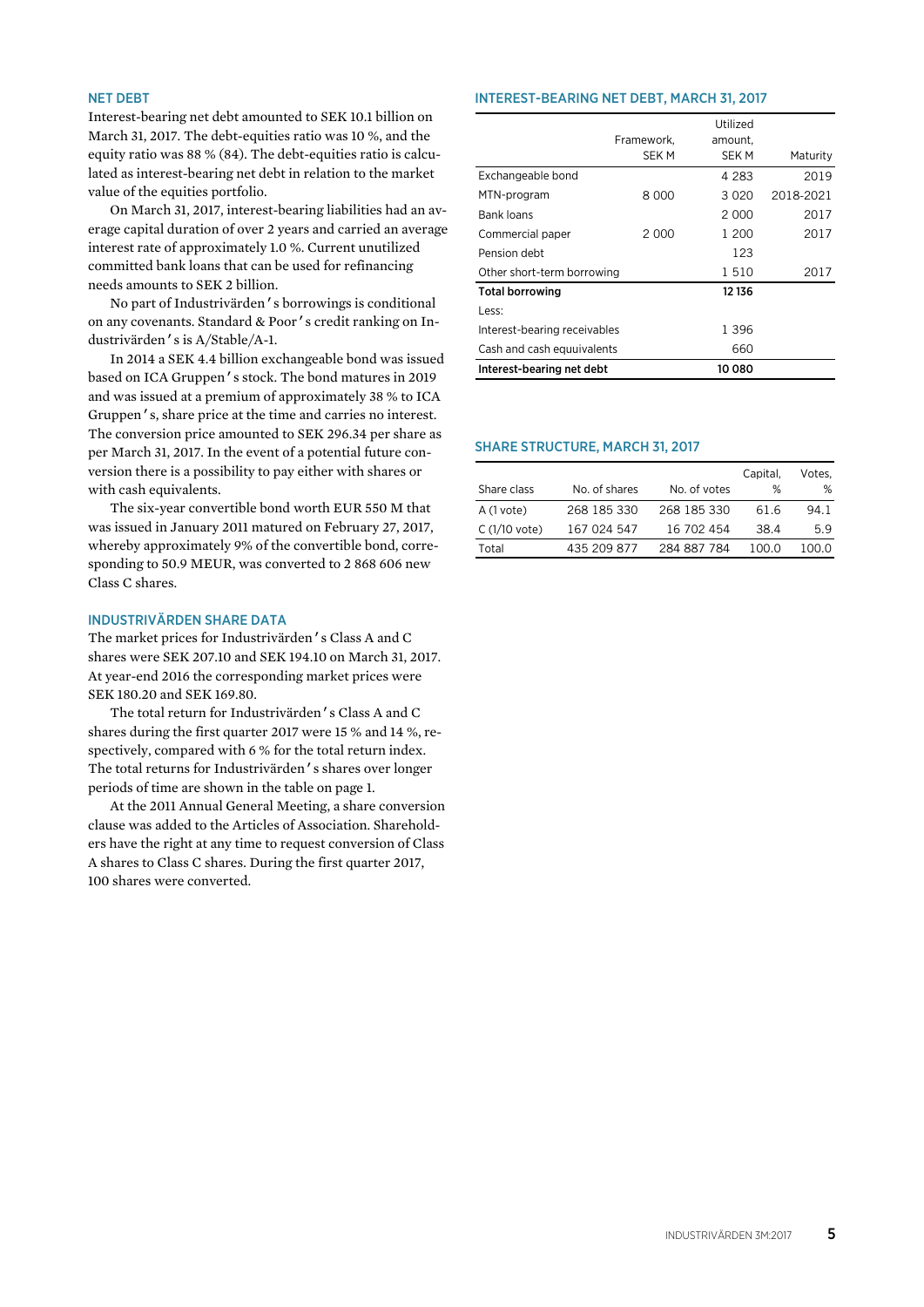# **Other**

#### ANNUAL GENERAL MEETING

The 2017 Annual General Meeting will be held on Tuesday, May 9 at 2 p.m. at the Grand Hotel, Vinterträdgården hall, in Stockholm. Notification to attend can be made by post, by electronic application on Industrivärden's website, or by phone, at +46-8-402 92 86.

#### PROPOSED DIVIDEND

The Board of Directors has proposed that the AGM vote in favor of a dividend of SEK 5.25 per share. The last day to buy shares that carry entitlement to the dividend is May 9, 2017, entailing that Industrivärden shares will be traded exrights on May 10, 2017. Provided that the AGM resolves in favor of the proposal, it is expected that dividends will be sent out by Euroclear Sweden on May 16, 2017.

#### ANNUAL REPORT

Industrivärden's 2016 Annual Report was published on February 23, 2017, and is available on the Company's website and can be ordered from the Company.

### RECOMMENDATION FOR ELECTION OF BOARD MEMBERS AT THE ANNUAL GENERAL MEETING

The Nominating Committee proposes re-election of board members Pär Boman, Christian Caspar, Bengt Kjell, Nina Linander, Fredrik Lundberg, Annika Lundius, Lars Pettersson and Helena Stjernholm. In addition, Fredrik Lundberg is proposed for re-election as Chairman of the Board. Information about the nominated board members is provided on Industrivärden's website.

#### DISPUTES

In the interim report for the first quarter 2016, claims made by Refaat el-Sayed against Industrivärden, were announced, which were to be resolved by an arbitration procedure. On December 6, 2016 the arbitration tribunal resolved the dispute fully in Industrivärden's favor. On March 3, 2017 Refaat el-Sayed challenged the arbitration award. This means that the court of appeal, without ruling on the merits of Refaat el-Sayed's claims, will decide whether the arbitration proceedings, as Refaat el-Sayed submits, were subject to formal procedural errors to such an extent that the arbitration award must, partly or wholly, be set aside.

#### FINANCIAL CALENDAR

2017 Annual General Meeting: May 9, 2017 in Stockholm Interim report January–June: July 5, 2017 Interim report January–September: October 5, 2017

#### CONTACT PERSONS

Sverker Sivall, Head of Corporate Communication and Sustainability Martin Hamner, CFO Helena Stjernholm, CEO

#### CONTACT INFORMATION

AB Industrivärden (publ) Box 5403, SE-114 84 Stockholm, Sweden Registered office: Stockholm Reg. no.: 556043-4200 Switchboard: +46-8-666 64 00 E-mail: info@industrivarden.se Website: www.industrivarden.net

#### TICKER CODES

INDUC:SS, Bloomberg INDUc.ST, Reuters INDU C, NASDAQ OMX

#### PUBLICATION

This information is information that AB Industrivärden is obliged to make public pursuant to the EU Market Abuse Regulation. The information was submitted for publication, through the agency by the Head of Corporate Communication and Sustainability stated above, at 10:00 a.m. CET on April 5, 2017.

*This interim report has not been reviewed by the Company's auditors.*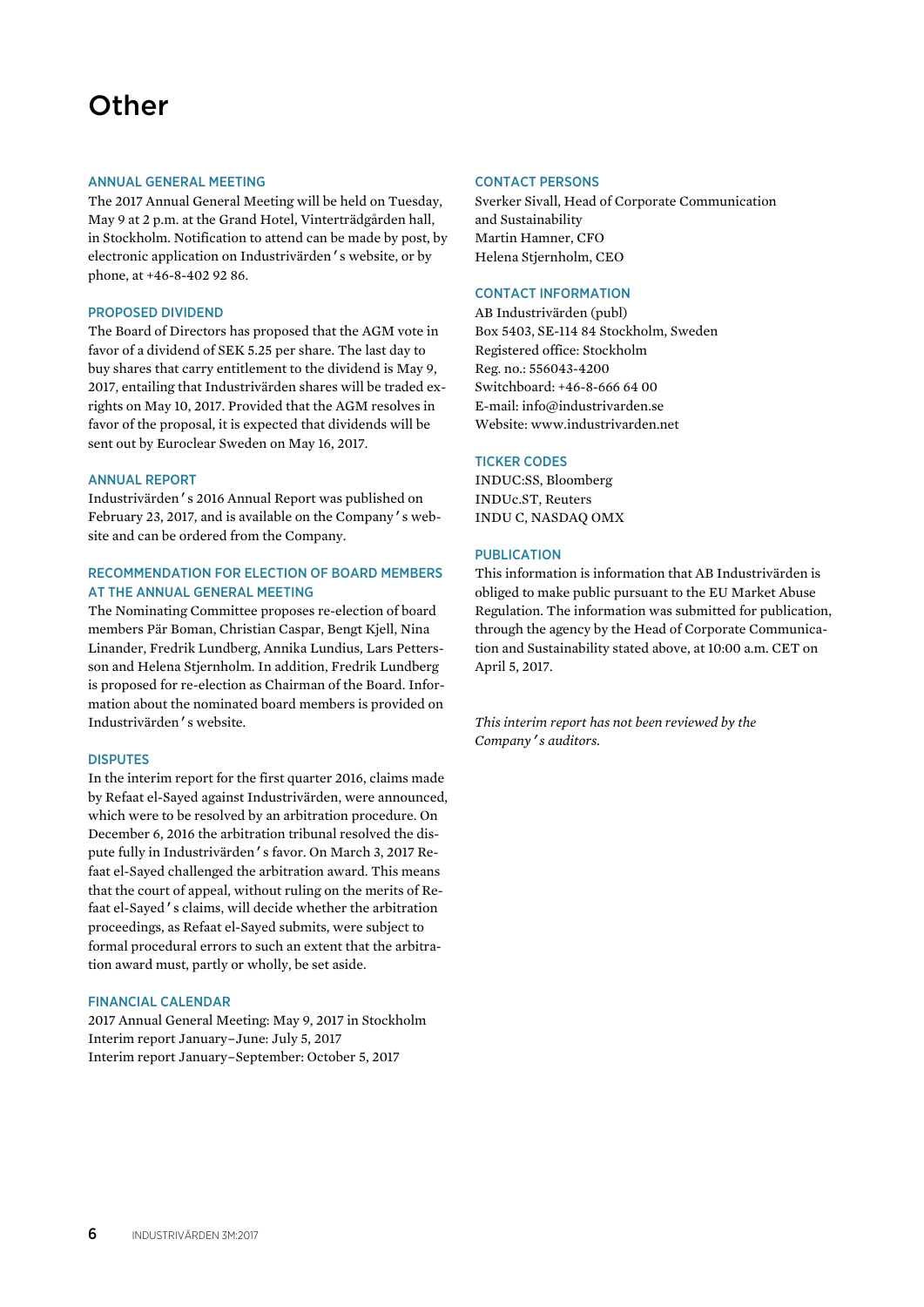# Financial statements

### GROUP

|                                               | 2017         | 2016      | 2016      |
|-----------------------------------------------|--------------|-----------|-----------|
| <b>SEKM</b>                                   | Jan.-Mar.    | Jan.-Mar. | Jan.-Dec. |
| <b>INCOME STATEMENT</b>                       |              |           |           |
| Dividend income from stocks                   | 1 0 6 2      | 1 1 5 2   | 3078      |
| Change in value of stocks, etc.               | 9 3 7 2      | 2 0 6 4   | 13 687    |
| Management cost                               | $-26$        | -31       | $-112$    |
| <b>Operating income</b>                       | 10 408       | 3 1 8 5   | 16 653    |
| Financial items                               | $-45$        | -51       | -202      |
| Income after financial items                  | 10 363       | 3 1 3 4   | 16 451    |
| Tax                                           |              |           |           |
| Net income for the period                     | 10 363       | 3 1 3 4   | 16 451    |
| Earnings per share, SEK                       | 23.86        | 7.25      | 38.05     |
| Earnings per share after dilution, SEK        | 23.86        | 6.41      | 34.93     |
| STATEMENT OF COMPREHENSIVE INCOME             |              |           |           |
| Comprehensive income for the period           | 10 363       | 3 1 3 4   | 16 441    |
| BALANCE SHEET as per end of period            |              |           |           |
| Equities                                      | 103 662      | 81 930    | 94 250    |
| Other non-current assets                      | 13           | 485       | 214       |
| Total non-current assets                      | 103 675      | 82 415    | 94 464    |
| Cash and cash equivalents                     | 660          | 1 1 1 5   | 823       |
| Other current assets                          | 1438         | 689       | 337       |
| Total current assets                          | 2 0 9 8      | 1804      | 1 1 6 0   |
| <b>Total assets</b>                           | 105 773      | 84 219    | 95 624    |
| Shareholders' equity                          | 92 974       | 70 984    | 82 129    |
| Non-current interest-bearing liabilities      | 8925         | 6797      | 7 382     |
| Non-current non interest-bearing liabilities* | 525          | 515       | 414       |
| Total non-current liabilities                 | 9450         | 7 3 1 2   | 7796      |
| Current interest-bearing liabilities          | 3 2 1 1      | 5 5 7 5   | 5425      |
| Other liabilities                             | 138          | 348       | 274       |
| <b>Total current liabilities</b>              | 3 3 4 9      | 5923      | 5699      |
| Total shareholders' equity and liabilities    | 105 773      | 84 219    | 95 624    |
| <b>CASH FLOW</b>                              |              |           |           |
| Cash flow from operating activities           | 995          | 1 1 0 5   | 2854      |
| Cash flow from investing activities           | $\mathbf{0}$ | 1 540     | 834       |
| Cash flow from financing activities**         | $-1158$      | $-1535$   | $-2870$   |
| Cash flow for the period                      | $-163$       | 1 1 1 0   | 818       |
| Cash and cash equivalents at end of period    | 660          | 1 1 1 5   | 823       |

\* Of which, the option component of the exhangeable bond, totaling SEK 428 M, which at the time of issue amounted to a total of SEK 335 M.

\*\* Of which, dividends of SEK 0 (2 162) M paid to shareholders.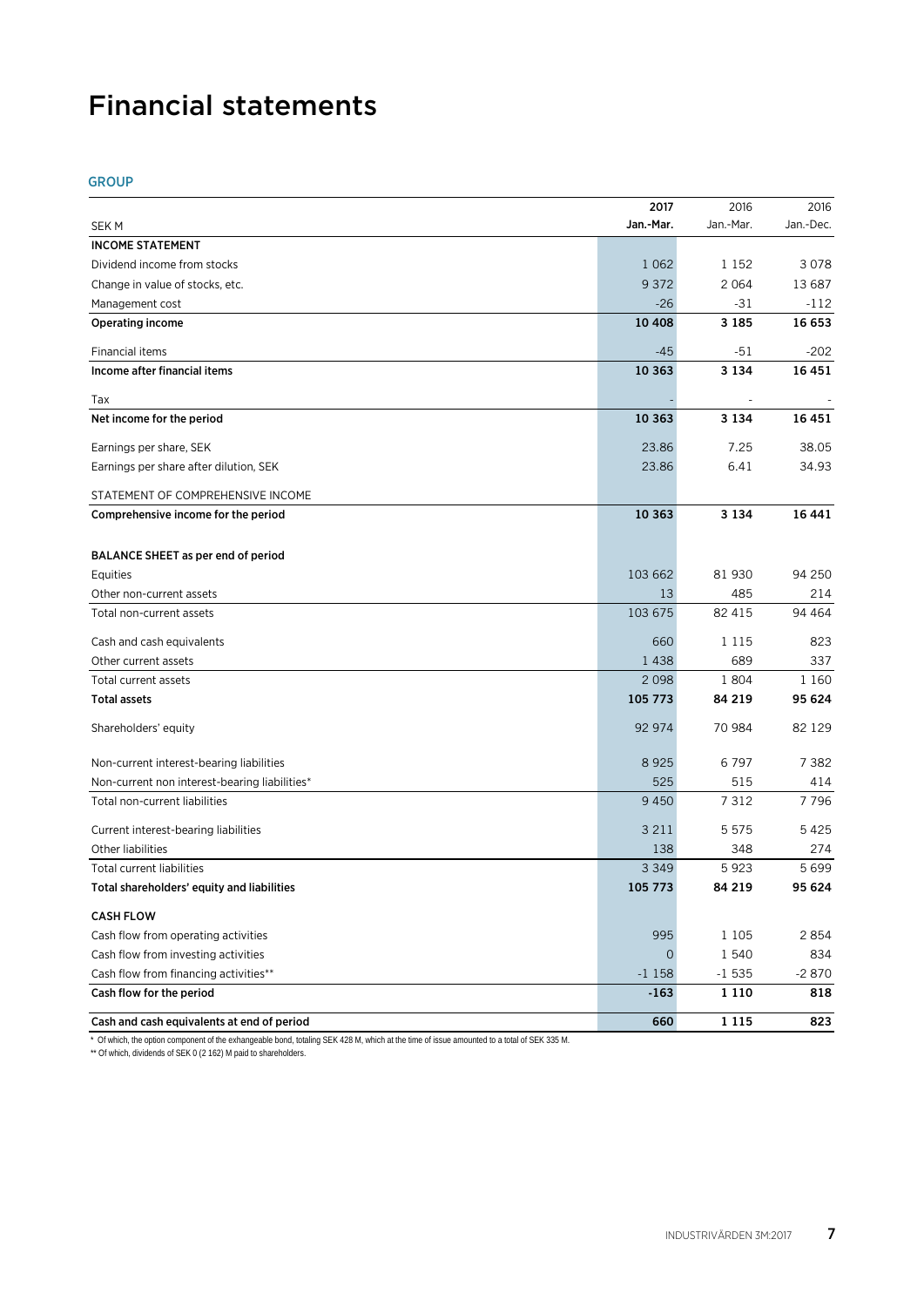|                                                   | 2017      | 2016      | 2016      |
|---------------------------------------------------|-----------|-----------|-----------|
| <b>SEKM</b>                                       | Jan.-Mar. | Jan.-Mar. | Jan.-Dec. |
| <b>CHANGES IN SHAREHOLDERS' EQUITY</b>            |           |           |           |
| Opening shareholders' equity as per balance sheet | 82 1 29   | 67850     | 67850     |
| Conversion                                        | 482       |           |           |
| Comprehensive income for the period               | 10 3 6 3  | 3 1 3 4   | 16 44 1   |
| Dividend                                          | 0         | 0         | $-2162$   |
| Closing shareholders' equity as per balance sheet | 92 974    | 70 984    | 82 129    |
| INTEREST-BEARING NET DEBT at end of period        |           |           |           |
| Cash and cash equivalents                         | 660       | 1 1 1 5   | 823       |
| Interest-bearing assets                           | 1 3 9 6   | 1 1 3 5   | 503       |
| Non-current interest-bearing liabilities          | 8925      | 6797      | 7 3 8 2   |
| Current interest-bearing liabilities              | 3 2 1 1   | 5 5 7 5   | 5425      |
| Interest-bearing net debt                         | 10 080    | 10 122    | 11 481    |

# PARENT COMPANY

|                                            | 2017      | 2016      | 2016      |
|--------------------------------------------|-----------|-----------|-----------|
| <b>SEKM</b>                                | Jan.-Mar. | Jan.-Mar. | Jan.-Dec. |
| <b>INCOME STATEMENT</b>                    |           |           |           |
| Operating income                           | 7 606     | 3 2 4 3   | 11 343    |
| Income after financial items               | 7 5 9 1   | 3 2 1 8   | 11 259    |
| Income for the period                      | 7 5 9 1   | 3 2 1 8   | 11 259    |
| Comprehensive income for the period        | 7 5 9 1   | 3 2 1 8   | 11 249    |
| BALANCE SHEET as per end of period         |           |           |           |
| Non-current assets                         | 60 720    | 46 278    | 53 333    |
| Current assets                             | 936       | 2 3 8 3   | 1 2 8 4   |
| <b>Total assets</b>                        | 61 656    | 48 661    | 54 617    |
| Shareholders' equity                       | 51 403    | 37 461    | 43 330    |
| Non-current liabilities                    | 7450      | 5 3 1 2   | 5796      |
| <b>Current liabilities</b>                 | 2 8 0 3   | 5888      | 5491      |
| Total shareholders' equity and liabilities | 61 656    | 48 661    | 54 617    |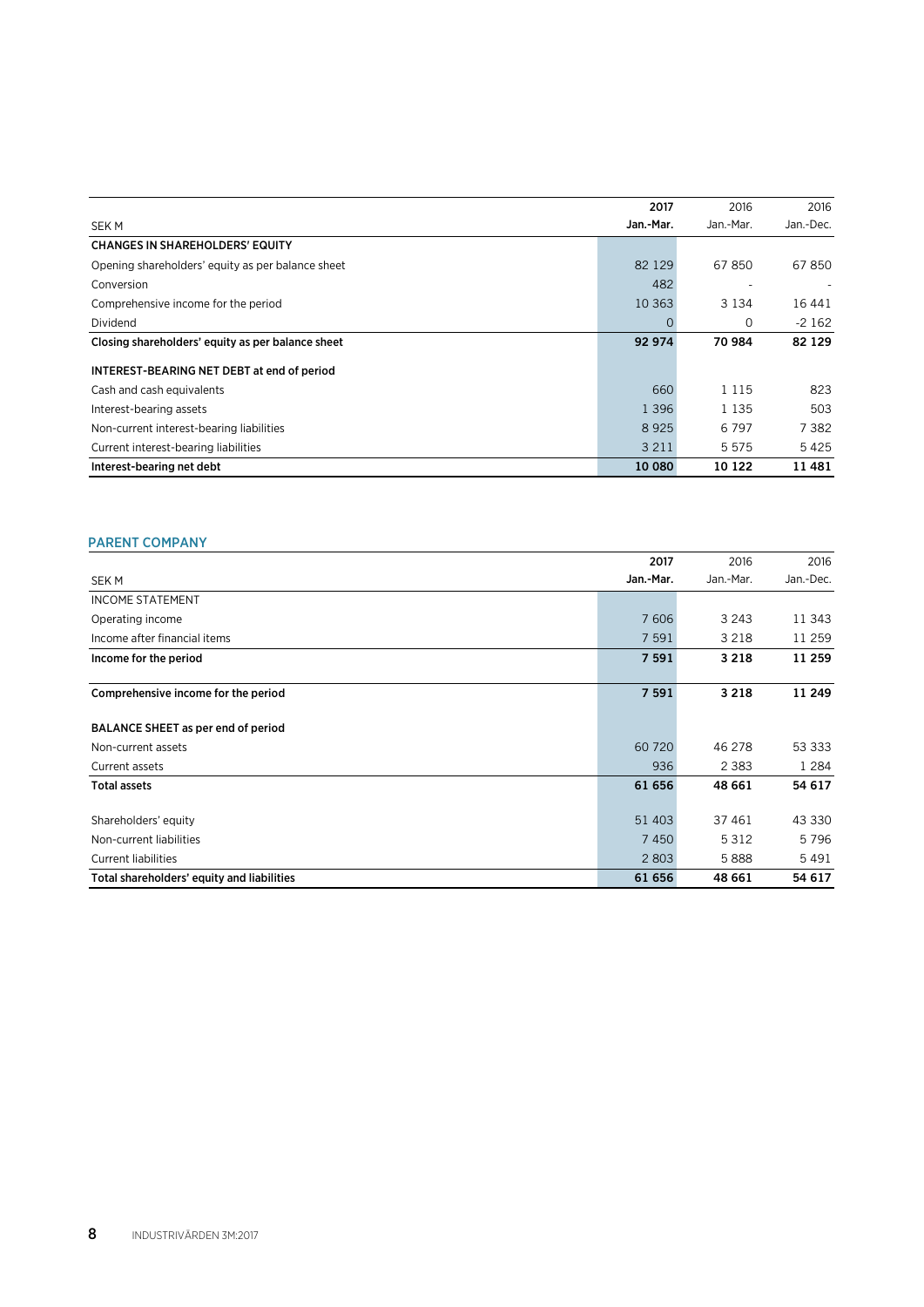# Accounting policies and notes

## ACCOUNTING POLICIES

This interim report has been prepared in accordance with IAS 34 Interim Financial Reporting. The consolidated financial statements have been prepared in accordance with International Financial Reporting Standards (IFRS) as endorsed by the EU, and the Swedish Annual Accounts Act. The Parent Company's financial statements have been prepared in accordance with RFR 2 – Accounting for Legal Entities, and the Swedish Annual Accounts Act. New or amended IFRSs and IFRIC interpretations have not had any effect on the Group's or Parent Company's earnings for financial position.

#### ALTERNATIVE PERFORMANCE MEASURES

The definitions for the alternative performance measures net asset value, debt-equities ratio, market value of the equities portfolio and interest-bearing net debt are provided in the 2016 Annual Report. The equity ratio is defined as equity in relation to total assets. These alternative performance measures are essential for the understanding and evaluation of an investment company's business.

#### FAIR VALUE MEASUREMENT OF FINANCIAL INSTRUMENTS

In accordance with IFRS 13, financial instruments are measured at fair value according to a three level hierarchy. Classification is based on input data that is used in measuring the instruments. Instruments in Level 1 are valued according to quoted prices for identical instruments in an active market. Instruments in Level 2 are valued in a valuation model which uses input data that are directly or indirectly observable in the market. Instruments in Level 3 are valued using a valuation technique based on input data that are not observable in a market.

Responsibility for fair value measurement, which is based on documentation produced by the company's risk manager, rests with management. ISDA master agreements exist with the pertinent counterparties.

| 3/31/2017                | Level 1 | Level 2 | Level 3 | Total   |
|--------------------------|---------|---------|---------|---------|
| Assets                   |         |         |         |         |
| Equities                 | 103 465 |         | 197     | 103 662 |
| Derivatives, etc.        |         | 35      |         | 35      |
| <b>Total assets</b>      | 103 465 | 35      | 197     | 103 697 |
|                          |         |         |         |         |
|                          | Level 1 | Level 2 | Level 3 | Total   |
| Liabilities              |         |         |         |         |
| Non-current liabilities  |         |         |         |         |
| Option component of      |         |         |         |         |
| exchangeable bond        |         | $-428$  |         | $-428$  |
| Derivatives, etc.        |         | -97     |         | $-97$   |
| <b>Total liabilities</b> |         | $-525$  |         | $-525$  |

No changes have been made between levels compared with the preceding year.

#### RISKS AND UNCERTAINTIES

The dominant risk in Industrivärden's business is share price risk, i.e., the risk of a change in value caused by changes in share prices. A 1% change in the share price of the holdings in the equities portfolio as per March 31, 2017, would have affected its market value by approximately +/– SEK 1 000 M.

#### RELATED PARTY TRANSACTIONS

During the first quarter 2017 there were no material transactions with related parties.